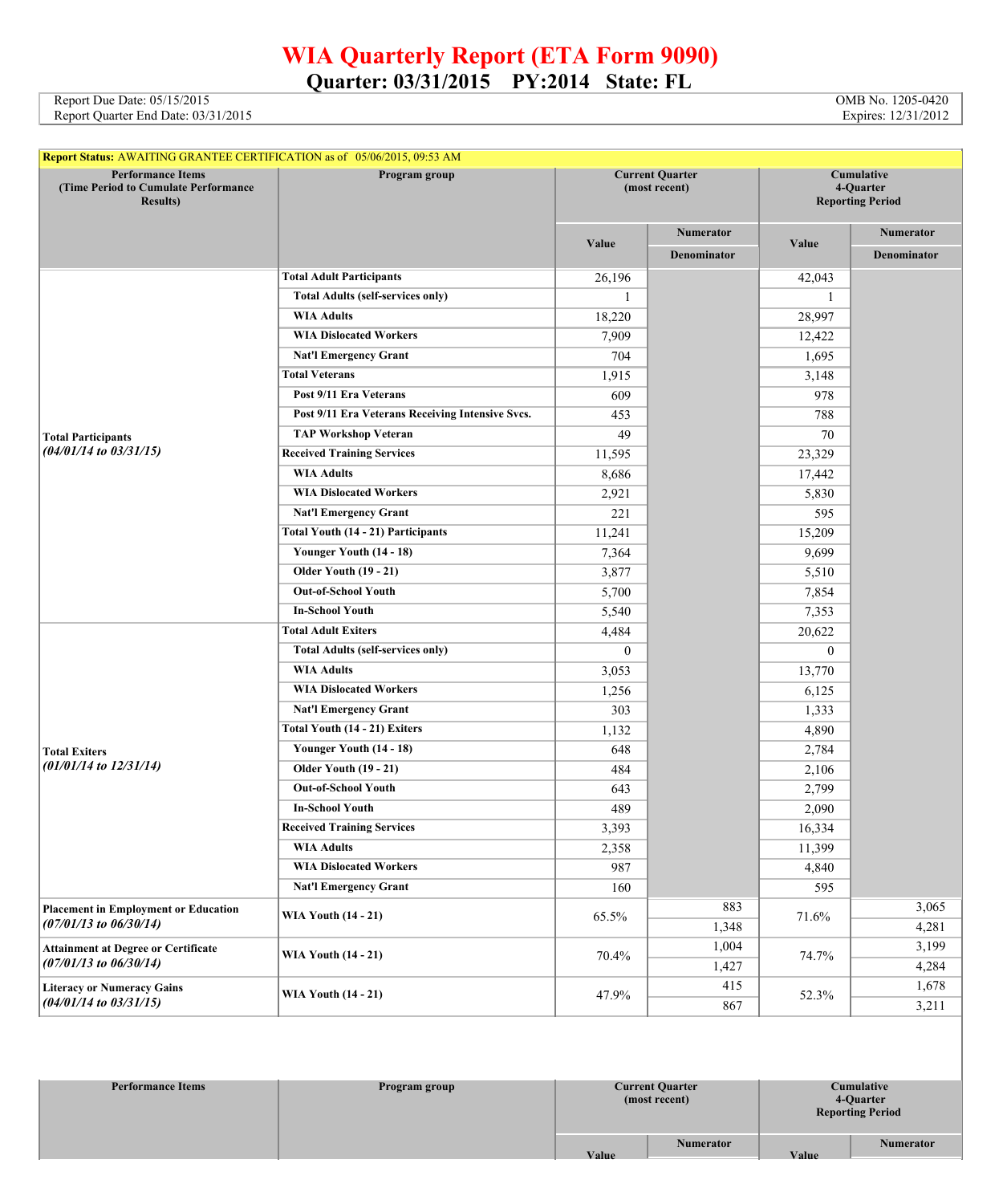| 361<br>1,476<br>Youth Diploma or Equivalent rate<br>WIA Younger Youth (14 - 18)<br>75.2%<br>73.0%<br>$(01/01/14$ to $12/31/14)$<br>480<br>2,021<br>1,502<br>8,054<br><b>Skill Attainment Rate</b><br>WIA Younger Youth (14 - 18)<br>77.6%<br>82.3%<br>$(01/01/14$ to $12/31/14)$<br>1,935<br>9,789<br>1,445<br>5,065<br><b>Adults</b><br>70.0%<br>81.3%<br>2,065<br>6,233<br>1,369<br>5,343<br><b>Dislocated Workers</b><br>76.3%<br>85.3%<br>1,794<br>6,263<br>267<br>964<br><b>Entered Employment Rate</b><br><b>Veterans</b><br>72.0%<br>78.7%<br>$(07/01/13$ to $06/30/14)$<br>371<br>1,225<br>379<br>1,257<br><b>Older Youth (19 - 21)</b><br>72.5%<br>73.3%<br>523<br>1,715<br>273<br>1,090<br><b>Nat'l Emergency Grant</b><br>75.4%<br>68.9%<br>362<br>1,581<br>3,502<br>8,880<br><b>Adults</b><br>77.2%<br>78.3%<br>4,536<br>11,342<br><b>Employment and Credential (Adults</b><br>685<br>2,884<br><b>Dislocated Workers)</b><br><b>Dislocated Workers</b><br>47.7%<br>57.3%<br>or Credential Rates (Older Youth)<br>1,435<br>5,035<br>$(07/01/13$ to $06/30/14)$<br>314<br>928<br><b>Older Youth (19 - 21)</b><br>48.6%<br>45.1%<br>646<br>2,056<br>2,396<br>12,006<br><b>Adults</b><br>92.5%<br>92.7%<br>2,591<br>12,948<br>1,106<br>5,433<br><b>Dislocated Workers</b><br>90.1%<br>90.8%<br>1,228<br>5,981<br>241<br>1,193<br>Veterans<br>89.3%<br>91.0%<br>270<br>1,311<br><b>Retention Rate</b><br>$(01/01/13$ to $12/31/13)$<br>272<br>1,245<br><b>Older Youth (19 - 21)</b><br>84.5%<br>85.4%<br>322<br>1,457<br>388<br>1,835<br>Younger Youth (14 - 18)<br>73.3%<br>76.1%<br>529<br>2,412<br>1,085<br>262<br>91.9%<br><b>Nat'l Emergency Grant</b><br>91.3%<br>285<br>1,188<br>\$41,837,886<br>\$213,364,630<br><b>Adults</b><br>\$18,277.80<br>\$18,606.84<br>2,289<br>11,467<br>\$81,267,001<br>\$16,887,187<br><b>Dislocated Workers</b><br>\$16,331.90<br>\$16,279.45<br>1,034<br>4,992<br>\$4,449,615<br>\$21,035,115<br><b>Six-Months Average Earnings</b><br>\$20,134.00<br>\$19,262.93<br>Veterans<br>$(01/01/13$ to $12/31/13)$<br>1,092<br>221<br>\$6,454,852<br>\$1,536,298<br><b>Older Youth (19 - 21)</b><br>\$5,103.98<br>\$4,923.61<br>301<br>1,311<br>\$22,861,680<br>\$5,218,058<br><b>Nat'l Emergency Grant</b><br>\$21,211.62<br>\$22,635.33<br>246<br>1,010<br>9,548<br>3,850<br><b>Adults</b><br>84.9%<br>84.2%<br>11,346<br>4,536<br>897<br>3,337<br><b>Dislocated Workers</b><br>62.5%<br>66.3%<br>5,035<br>1,435<br><b>Credential Attainment</b><br>$(01/01/13$ to $12/31/13)$<br>1,014<br>3,236<br><b>Youth (14-21)</b><br>71.1%<br>75.5%<br>1,427<br>4,284<br>65<br>306<br><b>Nat'l Emergency Grant</b><br>40.9%<br>46.9%<br>159<br>653<br><b>Total</b><br>Measure<br><b>Percent Served</b><br><b>Total</b><br><b>Percent Served</b><br><b>Covered Entrants Who Reached the End of the Entry</b><br>220<br>1,067<br>Period |  |  |  | Denominator |  | Denominator |
|----------------------------------------------------------------------------------------------------------------------------------------------------------------------------------------------------------------------------------------------------------------------------------------------------------------------------------------------------------------------------------------------------------------------------------------------------------------------------------------------------------------------------------------------------------------------------------------------------------------------------------------------------------------------------------------------------------------------------------------------------------------------------------------------------------------------------------------------------------------------------------------------------------------------------------------------------------------------------------------------------------------------------------------------------------------------------------------------------------------------------------------------------------------------------------------------------------------------------------------------------------------------------------------------------------------------------------------------------------------------------------------------------------------------------------------------------------------------------------------------------------------------------------------------------------------------------------------------------------------------------------------------------------------------------------------------------------------------------------------------------------------------------------------------------------------------------------------------------------------------------------------------------------------------------------------------------------------------------------------------------------------------------------------------------------------------------------------------------------------------------------------------------------------------------------------------------------------------------------------------------------------------------------------------------------------------------------------------------------------------------------------------------------------------------------------------------------------------------------------------------------------------------------------------------------------------------------------------------------------------------------------------------------------------------------------------------------------------------------------------------------------------------------------------------------------------------------------------------------------------|--|--|--|-------------|--|-------------|
|                                                                                                                                                                                                                                                                                                                                                                                                                                                                                                                                                                                                                                                                                                                                                                                                                                                                                                                                                                                                                                                                                                                                                                                                                                                                                                                                                                                                                                                                                                                                                                                                                                                                                                                                                                                                                                                                                                                                                                                                                                                                                                                                                                                                                                                                                                                                                                                                                                                                                                                                                                                                                                                                                                                                                                                                                                                                      |  |  |  |             |  |             |
|                                                                                                                                                                                                                                                                                                                                                                                                                                                                                                                                                                                                                                                                                                                                                                                                                                                                                                                                                                                                                                                                                                                                                                                                                                                                                                                                                                                                                                                                                                                                                                                                                                                                                                                                                                                                                                                                                                                                                                                                                                                                                                                                                                                                                                                                                                                                                                                                                                                                                                                                                                                                                                                                                                                                                                                                                                                                      |  |  |  |             |  |             |
|                                                                                                                                                                                                                                                                                                                                                                                                                                                                                                                                                                                                                                                                                                                                                                                                                                                                                                                                                                                                                                                                                                                                                                                                                                                                                                                                                                                                                                                                                                                                                                                                                                                                                                                                                                                                                                                                                                                                                                                                                                                                                                                                                                                                                                                                                                                                                                                                                                                                                                                                                                                                                                                                                                                                                                                                                                                                      |  |  |  |             |  |             |
|                                                                                                                                                                                                                                                                                                                                                                                                                                                                                                                                                                                                                                                                                                                                                                                                                                                                                                                                                                                                                                                                                                                                                                                                                                                                                                                                                                                                                                                                                                                                                                                                                                                                                                                                                                                                                                                                                                                                                                                                                                                                                                                                                                                                                                                                                                                                                                                                                                                                                                                                                                                                                                                                                                                                                                                                                                                                      |  |  |  |             |  |             |
|                                                                                                                                                                                                                                                                                                                                                                                                                                                                                                                                                                                                                                                                                                                                                                                                                                                                                                                                                                                                                                                                                                                                                                                                                                                                                                                                                                                                                                                                                                                                                                                                                                                                                                                                                                                                                                                                                                                                                                                                                                                                                                                                                                                                                                                                                                                                                                                                                                                                                                                                                                                                                                                                                                                                                                                                                                                                      |  |  |  |             |  |             |
|                                                                                                                                                                                                                                                                                                                                                                                                                                                                                                                                                                                                                                                                                                                                                                                                                                                                                                                                                                                                                                                                                                                                                                                                                                                                                                                                                                                                                                                                                                                                                                                                                                                                                                                                                                                                                                                                                                                                                                                                                                                                                                                                                                                                                                                                                                                                                                                                                                                                                                                                                                                                                                                                                                                                                                                                                                                                      |  |  |  |             |  |             |
|                                                                                                                                                                                                                                                                                                                                                                                                                                                                                                                                                                                                                                                                                                                                                                                                                                                                                                                                                                                                                                                                                                                                                                                                                                                                                                                                                                                                                                                                                                                                                                                                                                                                                                                                                                                                                                                                                                                                                                                                                                                                                                                                                                                                                                                                                                                                                                                                                                                                                                                                                                                                                                                                                                                                                                                                                                                                      |  |  |  |             |  |             |
|                                                                                                                                                                                                                                                                                                                                                                                                                                                                                                                                                                                                                                                                                                                                                                                                                                                                                                                                                                                                                                                                                                                                                                                                                                                                                                                                                                                                                                                                                                                                                                                                                                                                                                                                                                                                                                                                                                                                                                                                                                                                                                                                                                                                                                                                                                                                                                                                                                                                                                                                                                                                                                                                                                                                                                                                                                                                      |  |  |  |             |  |             |
|                                                                                                                                                                                                                                                                                                                                                                                                                                                                                                                                                                                                                                                                                                                                                                                                                                                                                                                                                                                                                                                                                                                                                                                                                                                                                                                                                                                                                                                                                                                                                                                                                                                                                                                                                                                                                                                                                                                                                                                                                                                                                                                                                                                                                                                                                                                                                                                                                                                                                                                                                                                                                                                                                                                                                                                                                                                                      |  |  |  |             |  |             |
|                                                                                                                                                                                                                                                                                                                                                                                                                                                                                                                                                                                                                                                                                                                                                                                                                                                                                                                                                                                                                                                                                                                                                                                                                                                                                                                                                                                                                                                                                                                                                                                                                                                                                                                                                                                                                                                                                                                                                                                                                                                                                                                                                                                                                                                                                                                                                                                                                                                                                                                                                                                                                                                                                                                                                                                                                                                                      |  |  |  |             |  |             |
|                                                                                                                                                                                                                                                                                                                                                                                                                                                                                                                                                                                                                                                                                                                                                                                                                                                                                                                                                                                                                                                                                                                                                                                                                                                                                                                                                                                                                                                                                                                                                                                                                                                                                                                                                                                                                                                                                                                                                                                                                                                                                                                                                                                                                                                                                                                                                                                                                                                                                                                                                                                                                                                                                                                                                                                                                                                                      |  |  |  |             |  |             |
|                                                                                                                                                                                                                                                                                                                                                                                                                                                                                                                                                                                                                                                                                                                                                                                                                                                                                                                                                                                                                                                                                                                                                                                                                                                                                                                                                                                                                                                                                                                                                                                                                                                                                                                                                                                                                                                                                                                                                                                                                                                                                                                                                                                                                                                                                                                                                                                                                                                                                                                                                                                                                                                                                                                                                                                                                                                                      |  |  |  |             |  |             |
|                                                                                                                                                                                                                                                                                                                                                                                                                                                                                                                                                                                                                                                                                                                                                                                                                                                                                                                                                                                                                                                                                                                                                                                                                                                                                                                                                                                                                                                                                                                                                                                                                                                                                                                                                                                                                                                                                                                                                                                                                                                                                                                                                                                                                                                                                                                                                                                                                                                                                                                                                                                                                                                                                                                                                                                                                                                                      |  |  |  |             |  |             |
|                                                                                                                                                                                                                                                                                                                                                                                                                                                                                                                                                                                                                                                                                                                                                                                                                                                                                                                                                                                                                                                                                                                                                                                                                                                                                                                                                                                                                                                                                                                                                                                                                                                                                                                                                                                                                                                                                                                                                                                                                                                                                                                                                                                                                                                                                                                                                                                                                                                                                                                                                                                                                                                                                                                                                                                                                                                                      |  |  |  |             |  |             |
|                                                                                                                                                                                                                                                                                                                                                                                                                                                                                                                                                                                                                                                                                                                                                                                                                                                                                                                                                                                                                                                                                                                                                                                                                                                                                                                                                                                                                                                                                                                                                                                                                                                                                                                                                                                                                                                                                                                                                                                                                                                                                                                                                                                                                                                                                                                                                                                                                                                                                                                                                                                                                                                                                                                                                                                                                                                                      |  |  |  |             |  |             |
|                                                                                                                                                                                                                                                                                                                                                                                                                                                                                                                                                                                                                                                                                                                                                                                                                                                                                                                                                                                                                                                                                                                                                                                                                                                                                                                                                                                                                                                                                                                                                                                                                                                                                                                                                                                                                                                                                                                                                                                                                                                                                                                                                                                                                                                                                                                                                                                                                                                                                                                                                                                                                                                                                                                                                                                                                                                                      |  |  |  |             |  |             |
|                                                                                                                                                                                                                                                                                                                                                                                                                                                                                                                                                                                                                                                                                                                                                                                                                                                                                                                                                                                                                                                                                                                                                                                                                                                                                                                                                                                                                                                                                                                                                                                                                                                                                                                                                                                                                                                                                                                                                                                                                                                                                                                                                                                                                                                                                                                                                                                                                                                                                                                                                                                                                                                                                                                                                                                                                                                                      |  |  |  |             |  |             |
|                                                                                                                                                                                                                                                                                                                                                                                                                                                                                                                                                                                                                                                                                                                                                                                                                                                                                                                                                                                                                                                                                                                                                                                                                                                                                                                                                                                                                                                                                                                                                                                                                                                                                                                                                                                                                                                                                                                                                                                                                                                                                                                                                                                                                                                                                                                                                                                                                                                                                                                                                                                                                                                                                                                                                                                                                                                                      |  |  |  |             |  |             |
|                                                                                                                                                                                                                                                                                                                                                                                                                                                                                                                                                                                                                                                                                                                                                                                                                                                                                                                                                                                                                                                                                                                                                                                                                                                                                                                                                                                                                                                                                                                                                                                                                                                                                                                                                                                                                                                                                                                                                                                                                                                                                                                                                                                                                                                                                                                                                                                                                                                                                                                                                                                                                                                                                                                                                                                                                                                                      |  |  |  |             |  |             |
|                                                                                                                                                                                                                                                                                                                                                                                                                                                                                                                                                                                                                                                                                                                                                                                                                                                                                                                                                                                                                                                                                                                                                                                                                                                                                                                                                                                                                                                                                                                                                                                                                                                                                                                                                                                                                                                                                                                                                                                                                                                                                                                                                                                                                                                                                                                                                                                                                                                                                                                                                                                                                                                                                                                                                                                                                                                                      |  |  |  |             |  |             |
|                                                                                                                                                                                                                                                                                                                                                                                                                                                                                                                                                                                                                                                                                                                                                                                                                                                                                                                                                                                                                                                                                                                                                                                                                                                                                                                                                                                                                                                                                                                                                                                                                                                                                                                                                                                                                                                                                                                                                                                                                                                                                                                                                                                                                                                                                                                                                                                                                                                                                                                                                                                                                                                                                                                                                                                                                                                                      |  |  |  |             |  |             |
|                                                                                                                                                                                                                                                                                                                                                                                                                                                                                                                                                                                                                                                                                                                                                                                                                                                                                                                                                                                                                                                                                                                                                                                                                                                                                                                                                                                                                                                                                                                                                                                                                                                                                                                                                                                                                                                                                                                                                                                                                                                                                                                                                                                                                                                                                                                                                                                                                                                                                                                                                                                                                                                                                                                                                                                                                                                                      |  |  |  |             |  |             |
|                                                                                                                                                                                                                                                                                                                                                                                                                                                                                                                                                                                                                                                                                                                                                                                                                                                                                                                                                                                                                                                                                                                                                                                                                                                                                                                                                                                                                                                                                                                                                                                                                                                                                                                                                                                                                                                                                                                                                                                                                                                                                                                                                                                                                                                                                                                                                                                                                                                                                                                                                                                                                                                                                                                                                                                                                                                                      |  |  |  |             |  |             |
|                                                                                                                                                                                                                                                                                                                                                                                                                                                                                                                                                                                                                                                                                                                                                                                                                                                                                                                                                                                                                                                                                                                                                                                                                                                                                                                                                                                                                                                                                                                                                                                                                                                                                                                                                                                                                                                                                                                                                                                                                                                                                                                                                                                                                                                                                                                                                                                                                                                                                                                                                                                                                                                                                                                                                                                                                                                                      |  |  |  |             |  |             |
|                                                                                                                                                                                                                                                                                                                                                                                                                                                                                                                                                                                                                                                                                                                                                                                                                                                                                                                                                                                                                                                                                                                                                                                                                                                                                                                                                                                                                                                                                                                                                                                                                                                                                                                                                                                                                                                                                                                                                                                                                                                                                                                                                                                                                                                                                                                                                                                                                                                                                                                                                                                                                                                                                                                                                                                                                                                                      |  |  |  |             |  |             |
|                                                                                                                                                                                                                                                                                                                                                                                                                                                                                                                                                                                                                                                                                                                                                                                                                                                                                                                                                                                                                                                                                                                                                                                                                                                                                                                                                                                                                                                                                                                                                                                                                                                                                                                                                                                                                                                                                                                                                                                                                                                                                                                                                                                                                                                                                                                                                                                                                                                                                                                                                                                                                                                                                                                                                                                                                                                                      |  |  |  |             |  |             |
|                                                                                                                                                                                                                                                                                                                                                                                                                                                                                                                                                                                                                                                                                                                                                                                                                                                                                                                                                                                                                                                                                                                                                                                                                                                                                                                                                                                                                                                                                                                                                                                                                                                                                                                                                                                                                                                                                                                                                                                                                                                                                                                                                                                                                                                                                                                                                                                                                                                                                                                                                                                                                                                                                                                                                                                                                                                                      |  |  |  |             |  |             |
|                                                                                                                                                                                                                                                                                                                                                                                                                                                                                                                                                                                                                                                                                                                                                                                                                                                                                                                                                                                                                                                                                                                                                                                                                                                                                                                                                                                                                                                                                                                                                                                                                                                                                                                                                                                                                                                                                                                                                                                                                                                                                                                                                                                                                                                                                                                                                                                                                                                                                                                                                                                                                                                                                                                                                                                                                                                                      |  |  |  |             |  |             |
|                                                                                                                                                                                                                                                                                                                                                                                                                                                                                                                                                                                                                                                                                                                                                                                                                                                                                                                                                                                                                                                                                                                                                                                                                                                                                                                                                                                                                                                                                                                                                                                                                                                                                                                                                                                                                                                                                                                                                                                                                                                                                                                                                                                                                                                                                                                                                                                                                                                                                                                                                                                                                                                                                                                                                                                                                                                                      |  |  |  |             |  |             |
|                                                                                                                                                                                                                                                                                                                                                                                                                                                                                                                                                                                                                                                                                                                                                                                                                                                                                                                                                                                                                                                                                                                                                                                                                                                                                                                                                                                                                                                                                                                                                                                                                                                                                                                                                                                                                                                                                                                                                                                                                                                                                                                                                                                                                                                                                                                                                                                                                                                                                                                                                                                                                                                                                                                                                                                                                                                                      |  |  |  |             |  |             |
|                                                                                                                                                                                                                                                                                                                                                                                                                                                                                                                                                                                                                                                                                                                                                                                                                                                                                                                                                                                                                                                                                                                                                                                                                                                                                                                                                                                                                                                                                                                                                                                                                                                                                                                                                                                                                                                                                                                                                                                                                                                                                                                                                                                                                                                                                                                                                                                                                                                                                                                                                                                                                                                                                                                                                                                                                                                                      |  |  |  |             |  |             |
|                                                                                                                                                                                                                                                                                                                                                                                                                                                                                                                                                                                                                                                                                                                                                                                                                                                                                                                                                                                                                                                                                                                                                                                                                                                                                                                                                                                                                                                                                                                                                                                                                                                                                                                                                                                                                                                                                                                                                                                                                                                                                                                                                                                                                                                                                                                                                                                                                                                                                                                                                                                                                                                                                                                                                                                                                                                                      |  |  |  |             |  |             |
|                                                                                                                                                                                                                                                                                                                                                                                                                                                                                                                                                                                                                                                                                                                                                                                                                                                                                                                                                                                                                                                                                                                                                                                                                                                                                                                                                                                                                                                                                                                                                                                                                                                                                                                                                                                                                                                                                                                                                                                                                                                                                                                                                                                                                                                                                                                                                                                                                                                                                                                                                                                                                                                                                                                                                                                                                                                                      |  |  |  |             |  |             |
|                                                                                                                                                                                                                                                                                                                                                                                                                                                                                                                                                                                                                                                                                                                                                                                                                                                                                                                                                                                                                                                                                                                                                                                                                                                                                                                                                                                                                                                                                                                                                                                                                                                                                                                                                                                                                                                                                                                                                                                                                                                                                                                                                                                                                                                                                                                                                                                                                                                                                                                                                                                                                                                                                                                                                                                                                                                                      |  |  |  |             |  |             |
|                                                                                                                                                                                                                                                                                                                                                                                                                                                                                                                                                                                                                                                                                                                                                                                                                                                                                                                                                                                                                                                                                                                                                                                                                                                                                                                                                                                                                                                                                                                                                                                                                                                                                                                                                                                                                                                                                                                                                                                                                                                                                                                                                                                                                                                                                                                                                                                                                                                                                                                                                                                                                                                                                                                                                                                                                                                                      |  |  |  |             |  |             |
|                                                                                                                                                                                                                                                                                                                                                                                                                                                                                                                                                                                                                                                                                                                                                                                                                                                                                                                                                                                                                                                                                                                                                                                                                                                                                                                                                                                                                                                                                                                                                                                                                                                                                                                                                                                                                                                                                                                                                                                                                                                                                                                                                                                                                                                                                                                                                                                                                                                                                                                                                                                                                                                                                                                                                                                                                                                                      |  |  |  |             |  |             |
|                                                                                                                                                                                                                                                                                                                                                                                                                                                                                                                                                                                                                                                                                                                                                                                                                                                                                                                                                                                                                                                                                                                                                                                                                                                                                                                                                                                                                                                                                                                                                                                                                                                                                                                                                                                                                                                                                                                                                                                                                                                                                                                                                                                                                                                                                                                                                                                                                                                                                                                                                                                                                                                                                                                                                                                                                                                                      |  |  |  |             |  |             |
|                                                                                                                                                                                                                                                                                                                                                                                                                                                                                                                                                                                                                                                                                                                                                                                                                                                                                                                                                                                                                                                                                                                                                                                                                                                                                                                                                                                                                                                                                                                                                                                                                                                                                                                                                                                                                                                                                                                                                                                                                                                                                                                                                                                                                                                                                                                                                                                                                                                                                                                                                                                                                                                                                                                                                                                                                                                                      |  |  |  |             |  |             |
|                                                                                                                                                                                                                                                                                                                                                                                                                                                                                                                                                                                                                                                                                                                                                                                                                                                                                                                                                                                                                                                                                                                                                                                                                                                                                                                                                                                                                                                                                                                                                                                                                                                                                                                                                                                                                                                                                                                                                                                                                                                                                                                                                                                                                                                                                                                                                                                                                                                                                                                                                                                                                                                                                                                                                                                                                                                                      |  |  |  |             |  |             |
|                                                                                                                                                                                                                                                                                                                                                                                                                                                                                                                                                                                                                                                                                                                                                                                                                                                                                                                                                                                                                                                                                                                                                                                                                                                                                                                                                                                                                                                                                                                                                                                                                                                                                                                                                                                                                                                                                                                                                                                                                                                                                                                                                                                                                                                                                                                                                                                                                                                                                                                                                                                                                                                                                                                                                                                                                                                                      |  |  |  |             |  |             |
|                                                                                                                                                                                                                                                                                                                                                                                                                                                                                                                                                                                                                                                                                                                                                                                                                                                                                                                                                                                                                                                                                                                                                                                                                                                                                                                                                                                                                                                                                                                                                                                                                                                                                                                                                                                                                                                                                                                                                                                                                                                                                                                                                                                                                                                                                                                                                                                                                                                                                                                                                                                                                                                                                                                                                                                                                                                                      |  |  |  |             |  |             |
|                                                                                                                                                                                                                                                                                                                                                                                                                                                                                                                                                                                                                                                                                                                                                                                                                                                                                                                                                                                                                                                                                                                                                                                                                                                                                                                                                                                                                                                                                                                                                                                                                                                                                                                                                                                                                                                                                                                                                                                                                                                                                                                                                                                                                                                                                                                                                                                                                                                                                                                                                                                                                                                                                                                                                                                                                                                                      |  |  |  |             |  |             |
|                                                                                                                                                                                                                                                                                                                                                                                                                                                                                                                                                                                                                                                                                                                                                                                                                                                                                                                                                                                                                                                                                                                                                                                                                                                                                                                                                                                                                                                                                                                                                                                                                                                                                                                                                                                                                                                                                                                                                                                                                                                                                                                                                                                                                                                                                                                                                                                                                                                                                                                                                                                                                                                                                                                                                                                                                                                                      |  |  |  |             |  |             |
|                                                                                                                                                                                                                                                                                                                                                                                                                                                                                                                                                                                                                                                                                                                                                                                                                                                                                                                                                                                                                                                                                                                                                                                                                                                                                                                                                                                                                                                                                                                                                                                                                                                                                                                                                                                                                                                                                                                                                                                                                                                                                                                                                                                                                                                                                                                                                                                                                                                                                                                                                                                                                                                                                                                                                                                                                                                                      |  |  |  |             |  |             |
|                                                                                                                                                                                                                                                                                                                                                                                                                                                                                                                                                                                                                                                                                                                                                                                                                                                                                                                                                                                                                                                                                                                                                                                                                                                                                                                                                                                                                                                                                                                                                                                                                                                                                                                                                                                                                                                                                                                                                                                                                                                                                                                                                                                                                                                                                                                                                                                                                                                                                                                                                                                                                                                                                                                                                                                                                                                                      |  |  |  |             |  |             |
|                                                                                                                                                                                                                                                                                                                                                                                                                                                                                                                                                                                                                                                                                                                                                                                                                                                                                                                                                                                                                                                                                                                                                                                                                                                                                                                                                                                                                                                                                                                                                                                                                                                                                                                                                                                                                                                                                                                                                                                                                                                                                                                                                                                                                                                                                                                                                                                                                                                                                                                                                                                                                                                                                                                                                                                                                                                                      |  |  |  |             |  |             |
|                                                                                                                                                                                                                                                                                                                                                                                                                                                                                                                                                                                                                                                                                                                                                                                                                                                                                                                                                                                                                                                                                                                                                                                                                                                                                                                                                                                                                                                                                                                                                                                                                                                                                                                                                                                                                                                                                                                                                                                                                                                                                                                                                                                                                                                                                                                                                                                                                                                                                                                                                                                                                                                                                                                                                                                                                                                                      |  |  |  |             |  |             |
|                                                                                                                                                                                                                                                                                                                                                                                                                                                                                                                                                                                                                                                                                                                                                                                                                                                                                                                                                                                                                                                                                                                                                                                                                                                                                                                                                                                                                                                                                                                                                                                                                                                                                                                                                                                                                                                                                                                                                                                                                                                                                                                                                                                                                                                                                                                                                                                                                                                                                                                                                                                                                                                                                                                                                                                                                                                                      |  |  |  |             |  |             |
|                                                                                                                                                                                                                                                                                                                                                                                                                                                                                                                                                                                                                                                                                                                                                                                                                                                                                                                                                                                                                                                                                                                                                                                                                                                                                                                                                                                                                                                                                                                                                                                                                                                                                                                                                                                                                                                                                                                                                                                                                                                                                                                                                                                                                                                                                                                                                                                                                                                                                                                                                                                                                                                                                                                                                                                                                                                                      |  |  |  |             |  |             |
|                                                                                                                                                                                                                                                                                                                                                                                                                                                                                                                                                                                                                                                                                                                                                                                                                                                                                                                                                                                                                                                                                                                                                                                                                                                                                                                                                                                                                                                                                                                                                                                                                                                                                                                                                                                                                                                                                                                                                                                                                                                                                                                                                                                                                                                                                                                                                                                                                                                                                                                                                                                                                                                                                                                                                                                                                                                                      |  |  |  |             |  |             |
|                                                                                                                                                                                                                                                                                                                                                                                                                                                                                                                                                                                                                                                                                                                                                                                                                                                                                                                                                                                                                                                                                                                                                                                                                                                                                                                                                                                                                                                                                                                                                                                                                                                                                                                                                                                                                                                                                                                                                                                                                                                                                                                                                                                                                                                                                                                                                                                                                                                                                                                                                                                                                                                                                                                                                                                                                                                                      |  |  |  |             |  |             |
|                                                                                                                                                                                                                                                                                                                                                                                                                                                                                                                                                                                                                                                                                                                                                                                                                                                                                                                                                                                                                                                                                                                                                                                                                                                                                                                                                                                                                                                                                                                                                                                                                                                                                                                                                                                                                                                                                                                                                                                                                                                                                                                                                                                                                                                                                                                                                                                                                                                                                                                                                                                                                                                                                                                                                                                                                                                                      |  |  |  |             |  |             |